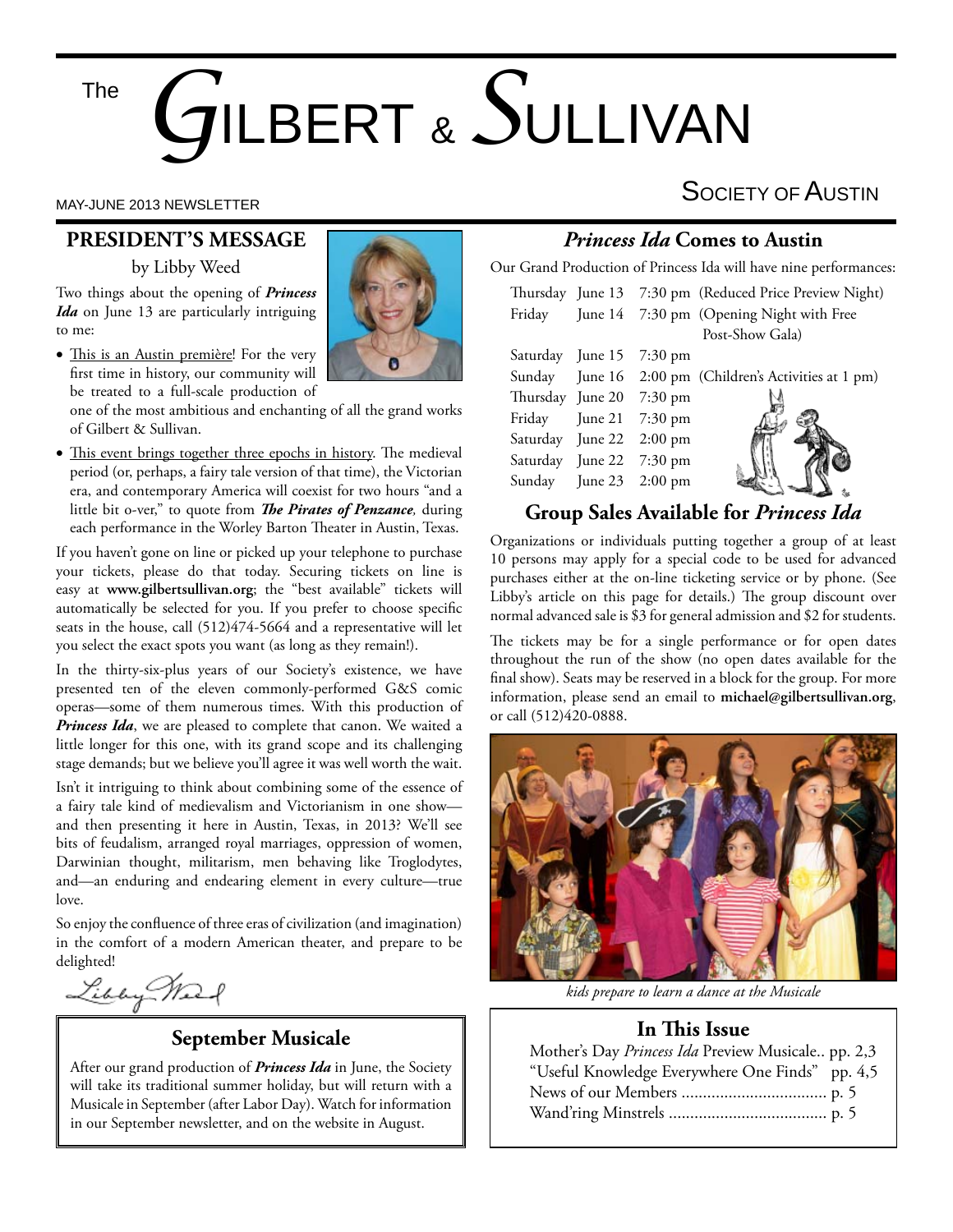#### **Happy Mother's Day:**  *Princess Ida* **Preview Musicale by Reba Gillman**



People are coming to the Festival. I hear music in the hall where the families are gathering. **Jeffrey Jones-Ragona**, the Herald, calls us to attention. He thanks Court Musician **Jeanne Sasaki** at the piano, and welcomes us all to the court of King Hildebrand—played today by **David Fontenot**, who enters escorting his lovely queen **Libby Weed** in her flowing white

gown. They take seats on the right side of the stage area. The Herald introduces dancer **Kate Clark**. She invites all who wish to dance to come forward so she may teach them a dance. Folks gradually volunteer, and Kate especially urges children to join in. Then, very clearly, very patiently, she slowly demonstrates step by step. Finally the volunteers happily perform the whole dance, and everyone rejoices in their accomplishment.

The Herald addresses King Hildebrand, announcing that his son Prince Hilarion requests an audience with the Queen. Hilarion (**Holton Johnson**) approaches to present a rose to his mother, saying "For service to king, country, and all humankind—for bearing the pain, worry, sorrow, and joy of being a mother, I your well loved and loving son, wish to honor you, dearest Mother, Queen Libby, with the gift of this rose."

The Herald announces that King Hildebrand requests that any young person interested in going on a quest come forward. Slowly children begin to come up; they gather confidence as they are welcomed. The King asks them if they want to become knights and go on a quest for the king. The Herald teaches the Knights' Oath to the children, "Live pure, speak true, right wrong, follow the King." By now more children are coming up. A girl in a black pirate hat joins the others. Suddenly they all want to be knights on a quest. Queen Libby comes forward with a sword, the children kneel and the Queen knights them all. They rise and get their instructions. The Lady of the Roses (**Rosa Harris**) appears with a host of roses. More children rush up to join the knights. The young knights take roses to give each mother in the hall, and a great bustle ensues. A card goes with each rose: "For service to king, country, and all human kind—for bearing the pain, worry, sorrow, and joy of being a mother, the knights of King Hildebrand wish to honor you with the gift of this rose."

As the roses are given out and the excitement dies down, the young knights go off to rejoin their families, happy that their mission has been accomplished. The Herald introduces The Court Jester (Ralph MacPhail, Jr.) to provide entertainment on this special day. The Jester will tell us the story of *Princess Ida* , using many of William S. Brooke's words, and will introduce the songs, sung by members of the wonderful cast of the June GSSA production. The Jester says, "Once upon a time there was a kindly King named Hildebrand, who had a little son named Hilarion. In the next kingdom over lived an unpleasant King named Gama, who enjoyed complaining about everything. He had three little bullying sons and a beautiful daughter named Ida. For political reasons (and making as much sense as most political matters), little Hilarion and Ida were officially betrothed when Ida was just a year old. Neither of them was consulted in the matter."

About 150 persons, including performers, gathered on May 12 at the well designed St. Matthew's Episcopal Church to enjoy this program produced by **Jan Jones**, who also assembled many costumes and assured all were properly attired. The singers were 21 members of the cast of our June production, a few covers performing roles for others who could not attend. In addition to the listed soloists, the company includes **Amanda Kay Boundy**, **David Treadwell, Kate Clark**, **Katy Fontenot**, **Mark Long**, **Rachael Shaw**, **Rosa Harris**, and **Sue Ricket Caldwell**. In "Search throughout the panorama," the opening chorus with Florian (**Andy Fleming**, cover), await the expected arrival of King Gama and his daughter Ida in the court of King Hildebrand. Hildebrand (David Fontenot, cover), assisted by the chorus, sings "Now hearken to my strict command," making clear what will happen if Gama does not bring Ida.

Prince Hilarion enters and sings, "Today we meet, My baby bride and I … Ida was a twelvemonth old, Twenty years ago! I was twice her age, I'm told, Twenty years ago! Husband twice as old as wife Argues ill for married life; Baleful prophecies were rife, Twenty years ago. Still I was a tiny prince Twenty years ago. She has gained upon me since Twenty years ago. Though she's twenty-one, it's true, I am barely twenty two....!" Gama's sons arrive, strong but rather stupid. Arac (**Russell Gregory**), Guron (**Robert L. Schneider**), and Scynthius (**Spencer Reichman**) sing "We are warriors three, Sons of Gama, Rex, Like most sons are we, Masculine in sex"! Enter King Gama (**Arthur DiBianca**) who sings, "If you give me your attention I will tell you what I am: I'm a genuine philanthropist—all other kinds are sham. Each little fault of temper and each social defect In my erring fellow creatures, I endeavour to correct. To all their little weaknesses I open people's eyes; And little plans to snub the self-sufficient I devise; I love my fellow creatures—I do all the good I can—Yet everybody says I'm such a disagreeable man! And I can't think why!" Gama reveals that Ida has established a university for women in Castle Adamant, where men are forbidden to enter under penalty of death. Furious, Hildebrand arrests Gama and his sons and declares war on Ida. But Hilarion decides to go with his friends Cyril and Florian to woo his promised bride.

Skipping the finale of Act I, Act II opens in the gardens of Castle Adamant, where Ida's students sing "Towards the empyrean heights of ev'ry kind of lore," with solos by Melissa (**Angela Irving**), Lady Psyche (**Jan Jones**, cover), and Sacharissa (**Alix Reilman**). After Princess Ida (**Leann Fryer**, cover) lectures the students, all leave. Hilarion, Florian, and Cyril (**Mario Silva**, cover) enter stealthily, singing "Gently, gently, Evidently we are safe so far." They discover a pile of academic robes and each puts one on, pretending to be a girl. When Princess Ida enters, they tell her that they are well-born young ladies who wish to join Ida's university. With Ida they sing a quartet, pretending to agree with Ida's cynical views, "The world is but a broken toy ... Alas! Its pains alone are true." The Princess leaves and Lady Psyche enters. She is Ida's right-hand teacher, and just happens to be Florian's sister. Melissa joins them and is enchanted by the young men. Then her mother, Lady Blanche (Patricia Combs), enters and discovers the men present. She serves as a kind of assistant principal, and is very jealous of Princess Ida. Melissa persuades Blanch not to identify the men, in the hope that Ida will leave with Hilarion and Blanche can succeed her. They sing the duet "Now wouldn't you like to rule the roast, And guide this University?" At lunch, Cyril gets tipsy and reveals who they are. Ida jumps back in *(continued on next page)*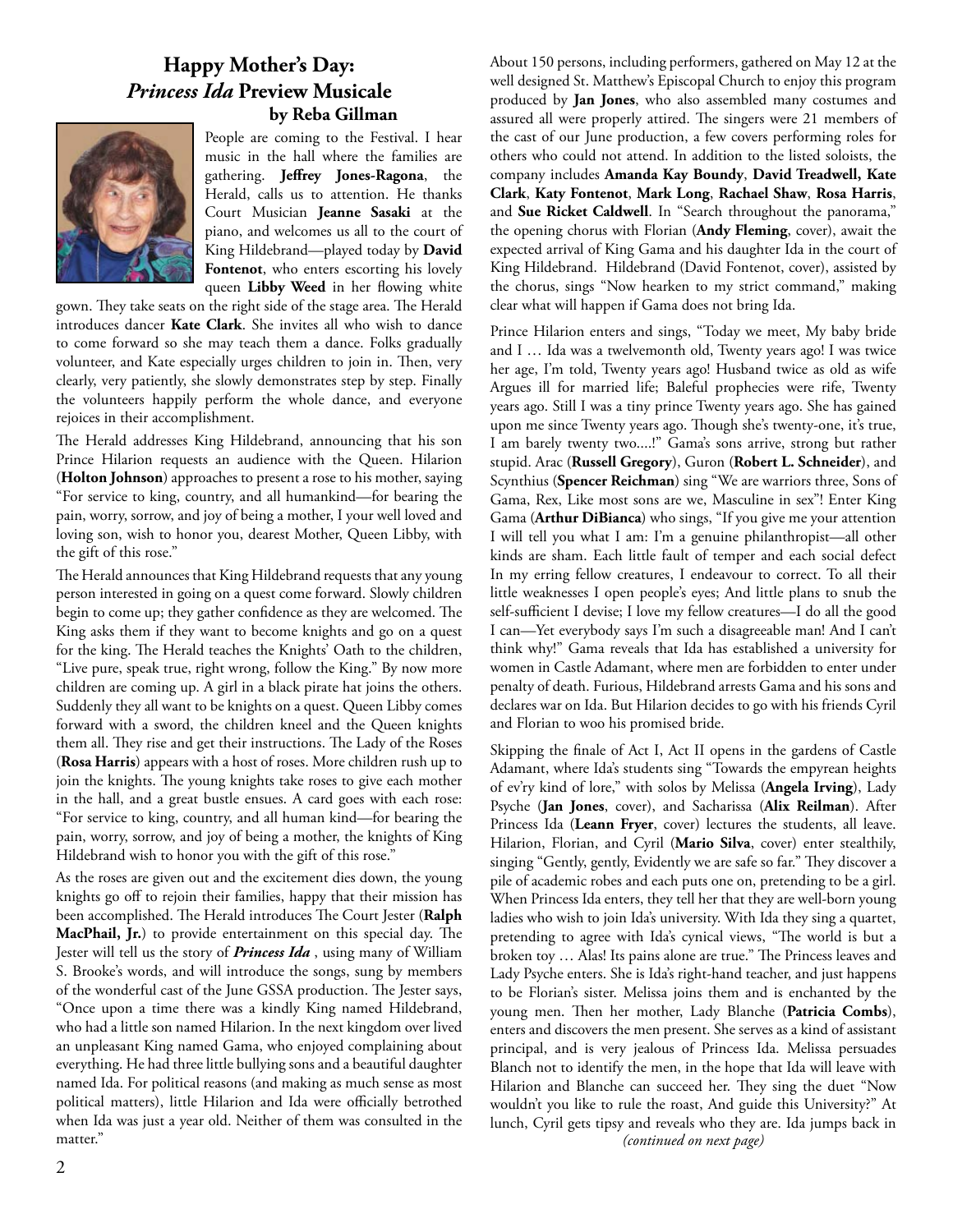#### **Mother's Day Musicale:** *Princess Ida* **Preview**

 *photos throughout this issue courtesy Steve Schwartzman see more at* **gilbertsullivanaustin.smugmug.com**







 *Court Minstrel Queen Libby & King Hildebrand Herald Jeff rey Jones-Ragona and junior Pirate King Peo Chapman Jeanne Sasaki producer and Lady Blanche, Jan Jones with (Pirate) King Hildebrand*





*Princess Ida, Cyril, Hilarion, & Florian King Gama Court Jester Ralph MacPhail, Jr. Guron, Arac, and Scynthius*









#### *(continued from previous page)*

horror and falls over the ramparts of the castle. Hilarion immediately jumps after her and pulls her to safety. Even though he saved her life, Ida orders that the three men be arrested. Hilarion sings a passionate plea and Ida wavers, but just then Hildebrand and his soldiers break into the castle and confront her. The act comes to an end with men and women singing their defiance at each other.

In Act III, the girls of the university try to put on a brave front, but they're really frightened at the thought of battle. Ida tries to rally her women, but they all make excuses and Ida is finally left alone to confront the ruin of her dreams. She sings, "I built upon a rock." Gama comes to Ida in a terrible state. Hildebrand has tortured him by having everyone be nice to him. With nothing to grumble about, Gama's life is miserable. "Gama brings Hildebrand's message that, to avoid a battle, the dispute should be settled by a fight between Ida's brothers and Hilarion and his two friends; if Hilarion wins, Ida will be his wife. Ida reluctantly agrees, since she can't fight a whole army by herself. So the fight begins with strength and stupidity on one side and true love and goodness and ... smaller muscles on the other. Who will win?" You'll have to come to a performance in June to see.

"But Ida learns that her biggest struggle is with herself and only by giving up can she allow herself to win. In the battle of the sexes, the only way to survive is not to fight; and the only victory is when both sides surrender completely. That's called love." And love is the sole topic of the final finale: "With joy abiding" sung by the company.

Queen Libby comes forward to thank the Jester and his pianist for the story, and to call for our traditional ending. David steps forward to sing the Pirate King's lead-in, "Although our dark career Sometimes involves the crime of stealing" and there comes a child knight, Peo Chapman, wearing a black pirate hat and singing all the words. David welcomes her and they stand side by side to help us finish off our Festival.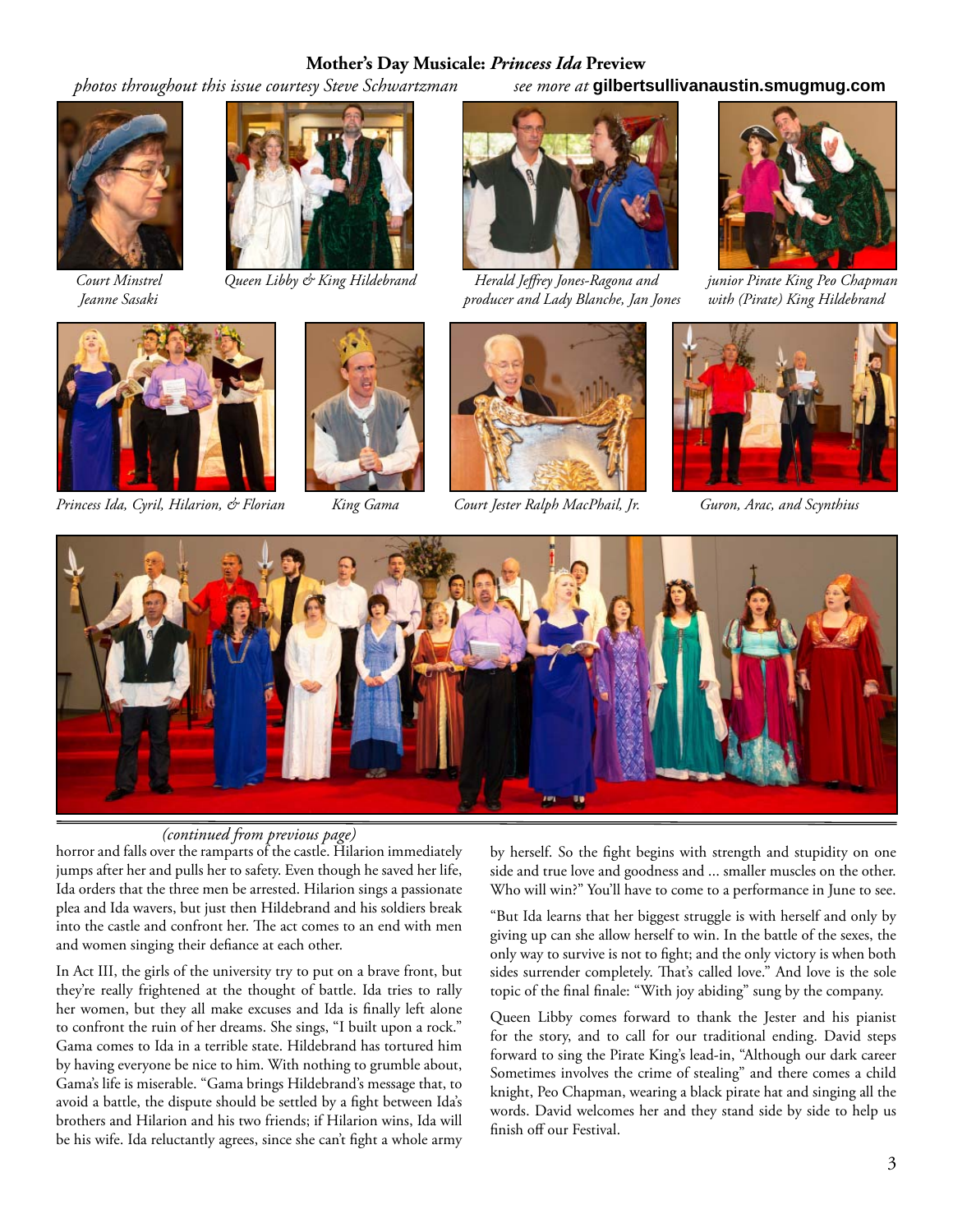#### **"Useful Knowledge Everywhere One Finds"**

by Ralph MacPhail, Jr.



The Gilbert & Sullivan partnership almost dissolved before *Princess Ida* was written.

During the run of their preceding work, *Iolanthe*, composer Arthur Sullivan received the honor of knighthood from his most important fan, Queen Victoria. And then the composer's friends and the musical establishment went to work, admonishing

Sullivan that there are some things that Arthur Sullivan could do that Sir Arthur Sullivan *shouldn't*—things such as writing comic operas. His gifts should be employed, they thought and said or wrote, on loftier endeavors: symphonies, cantatas, "grand" operas.

To worsen this situation, librettist William S. Gilbert had proposed a new work based on a magic lozenge—a pill that would turn any character taking it into the kind of person they *pretended* to be. This had no appeal to Sullivan, who saw the characters as mechanical puppets, providing little scope for musical characterization as human beings.

So it looked as if the partnership, which had brought fame and fortune to the two men, was at an end. Their string of successes, which added so much delight to the musical and dramatic worlds of the day, was about to be cut. *Trial by Jury*, *The Sorcerer*, *H.M.S.* **Pinafore, The Pirates of Penzance, Patience, and Iolanthe** made Gilbert & Sullivan household names. As Gilbert later said, they had become as much an institution as Westminster Abbey.

We have *Princess Ida* thanks to prescient producer Richard D'Oyly Carte's five-year contract, which required Gilbert & Sullivan to write another comic opera for the Savoy Theatre on six months' notice.

Gilbert saved the day by setting his "lozenge plot" aside and proposing a new subject, a subject that appealed to the composer for its characters and opportunities to compose on a grander scale than before. The new work was to be called *Princess Ida*. But, in truth, the subject was anything but new.

Gilbert had proved himself with his earlier successes a master of well, if not self-plagiarism, then at least at using ideas from earlier works: his short stories, his "Bab" ballads, and even libretti for his earlier short musical entertainments. The genesis of *Princess Ida* is to be found in his 1870 burlesque of a long poem by the poet laureate, Alfred, Lord Tennyson, which was published in 1847, The Princess. Gilbert's "per-version" (as he called it) of Tennyson's poem follows the basic characteristics of burlesque, a popular form of musical theatre of the mid-nineteenth century: their plots were based on well-known stories and plays; the dialogue was in rhymedcouplets and heavily laced with positively *excruciating* puns. The musical numbers were new lyrics set to pre-existing melodies from popular culture and the operatic stage. It was not quite respectable, for one of the greatest features for the males in the audience was the use of breeches (or trouser) roles: handsome young men were played on stage by pretty young women in tights—in an era when a glimpse of stocking was looked on as something more than shocking!

In fact, when Gilbert & Sullivan started writing, they determined to raise the level of musical theatre by *avoiding* such cross dressing,

unrealistic diction, and silly stories. Sullivan would provide *original*  music, and Gilbert would provide *coherent* plots and avoid the pun-laden couplets that characterized the diction of burlesque. It is impossible, today, however, to ignore the earlier dramatic form when trying to understand the roots of Savoy opera, and perhaps *Princess Ida* can be productively seen as an acknowledgment of the influence of burlesque on the evolution of Gilbert & Sullivan opera.

Even in 1870 (a year before he first teamed with Sullivan-for **Thespis**), Gilbert was trying to improve on convention and raise the literary quality of burlesque: he wrote *The Princess* in blank verse instead of rhymed couplets, and while puns were still very much in evidence, they were fewer than usual. However, he had no composer: his lyrics were meant to be sung to pre-existing melodies. He retained the five-act structure, and the patrons' expectations at the Olympic Theatre, for which the piece was written, required that Prince Hilarion and his two friends Cyril and Florian, be played by women—in tights!

It was to this 14-year-old burlesque that Gilbert turned when Sullivan demanded something different. Gilbert re-used much of his blank-verse dialogue, but wrote new lyrics for the musical situations. He reduced the five acts to three (still one more than the hitherto customary two).

It is rather Gilbertian, however, that while the librettist updated his dramatic form, and, in his lyrics, benefited from years of experience in writing for Sullivan, his subject matter stayed the same, for one of the main subjects of both plays is the concept of higher education for women.

In 1870, women had few opportunities for higher education in England. Between *The Princess* of 1870 and *Princess Ida* of 1884, however, the picture changed: Girton and Newnham Colleges opened in Cambridge, and Oxford boasted Somerville and Lady Margaret Hall. The University of London was not far behind; two years before *Princess Ida* opened, Westfield College, the U. of L.'s first women's college, was established.

In *Princess Ida—*and both Tennyson's poem and Gilbert's 1870 burlesque—the title character has established a women's university from which all men are barred—even chessmen (well, in Gilbert's!). "Man," they are taught, "is Nature's sole mistake!" Princess Ida and her small faculty, along with their female students, sequester themselves at Castle Adamant, one of her father's country houses, and ambitiously soar "towards the Empyrean heights/ Of every kind of lore" "in search of wisdom's pure delight."

Enter Prince Hilarion and his two pals. Hilarion had been betrothed to Ida at the early age of one (when he was twice her age: two!), and he's determined to breach the battlements of Castle Adamant to claim his bride by storming "their bowers/ With scented showers/ Of fairest flowers/ That we can buy."

They do—in Act II—but without flowers; instead they disguise themselves as female students—and homely ones at that! But along the way Hilarion & Co. and the academics of Castle Adamant delight the audience with an incredibly lovely sequence of musical numbers that is frequently called "the string of pearls." Clearly, with *Princess Ida*, Sullivan had the story and the characters he craved, and he gave them some of his finest music.

*(continued on next page)*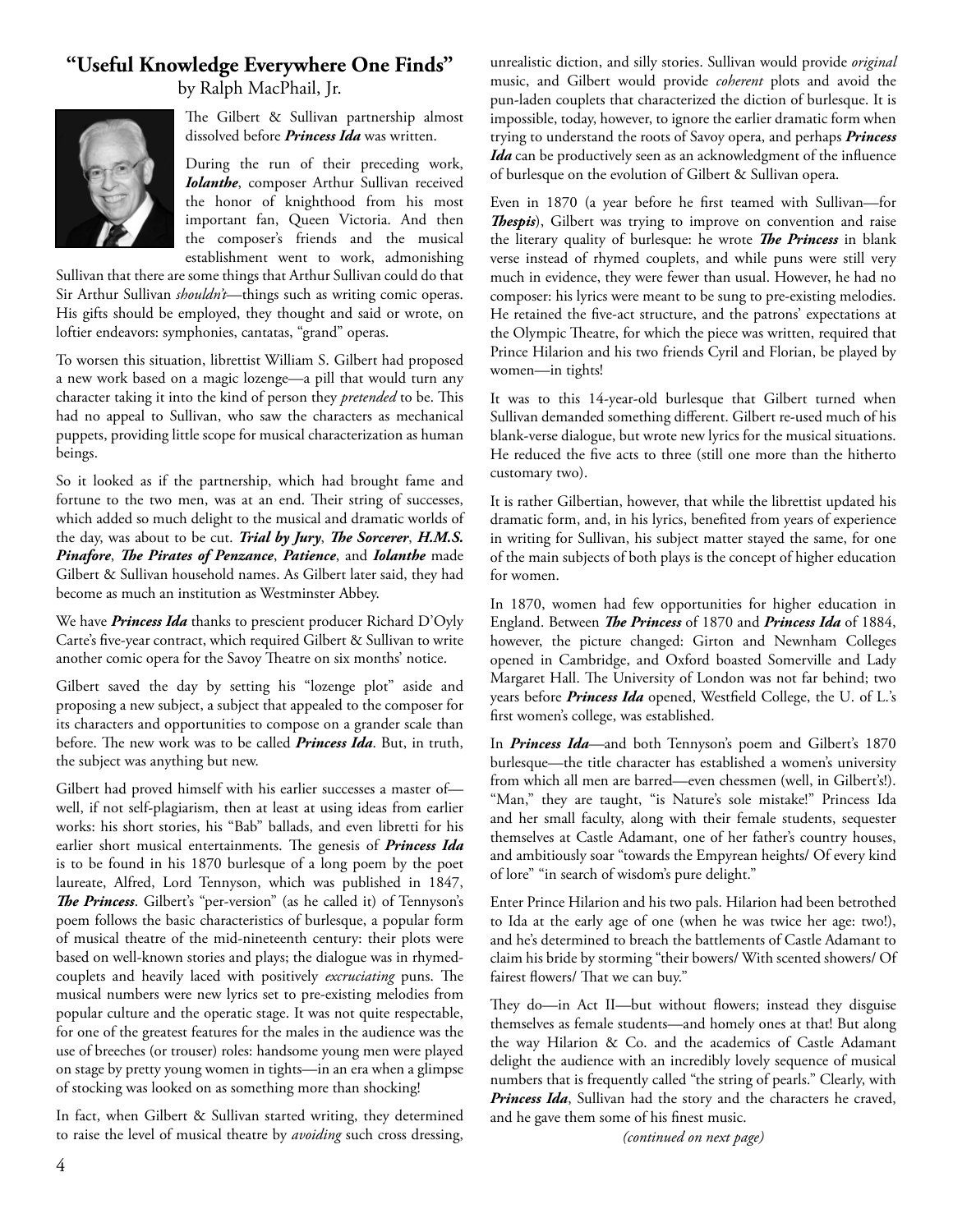| <b>MEMBERSHIP FORM</b> |  |
|------------------------|--|
|------------------------|--|

We encourage you to join our Society. If you are a member, please check your membership renewal on the top of the mailing label. If expired or near expiration, your membership needs to be updated! To correct your address, renew your membership, or become a member, complete this form, and mail it to us with your check, payable to "GSSA," or call to join (512) 472-4772 (GSSA).

Please check a membership category:

| $\Box$ Individual (\$20-\$29) |
|-------------------------------|
| $\Box$ EamibulCraus (000.040  |

**Family/Group** (\$30-\$49) **Patron** (\$50-\$99)

**Grand Duke or Duchess** (\$100-\$249) П

**Major General** (\$250-\$499) П

**Pooh-Bah** (\$500-\$999)

**Pirate King** (\$1000-\$2499)

**Savoyard** (\$2500 & up)

| State                                                    |  |
|----------------------------------------------------------|--|
|                                                          |  |
|                                                          |  |
|                                                          |  |
| Does your company match donations? _____________________ |  |
| I'd like to volunteer. I'm interested in:                |  |
|                                                          |  |

We are proud to list our members in our programs, but if you would prefer NOT to be listed in our programs, please check here:

*(continued from previous page)*

In addition to women's education, *Princess Ida* also aims its shaft at mindless macho militarism, misanthropy, the oratorios of Handel, the conventions of grand opera—and even the studies of Darwin and his controversial *Origin of Species* (1859)! Listen carefully, and you'll also hear allusions to Shakespeare, a Gilbertian predecessor whom the librettist professed to detest.

While working on this lovely show, we've discovered many delights for both eye and ear: the music and the humor, of course, are there as always in Gilbert & Sullivan, but *Princess Ida* is perhaps closer to being both opera and fairy tale than any of their other works. There are multiple choruses with multiple costumes, three sets, and many opportunities for movement and interesting groupings.

We should be grateful that, nearly 130 years ago, Sullivan found a lozenge too distasteful to swallow and forced Gilbert to turn his attention elsewhere and write a different libretto—one that pokes fun at both men and women but in the end affirms that universal influence, "the sway of love," in a final finale that is unique in the Savoy operas.

At its heart, perhaps, *Princess Ida* is a fanciful (and at times quite literal) battle of the sexes. Who will win? No "spoiler-alert" is necessary here. All will be revealed in good time.

But here's a hint: When my friend William J. Brooke wrote the story of *Princess Ida* for children, he ended it this way: ". . . Ida learns that her biggest struggle is with herself and only by giving up can she allow herself to win. In the Battle of the Sexes, the only way to survive is not to fight; and the only victory is when both sides surrender completely. That's called love."

So who will win? Since we have *Princess Ida* to see and hear, we *all* will!

#### **Send Us Your News!**

The next newsletter should arrive in early September; the deadline for submissions will be in mid-August. Please send your news to news@gilbertsullivan.org. Thanks!



*Queen Libby knights children at the Musicale*

**NEWS of our MEMBERS**

GSSA Artistic Director **Ralph MacPhail, Jr.**, will teach a course called "Gilbert & Sullivan and The Big Three" August 25-20 at the Warwick Center in Warwick, New York, under the auspices of Road Scholar (Elderhostel). The course will focus on *The Pirates* of Penzance, The Mikado, and H.M.S. Pinafore, and will fill the entire program for the week. More information: **www.roadscholar. org** (search on "Gilbert & Sullivan") or **RafeMacPhail@Yahoo.com**.

#### **Wand'ring Minstrels**

The Wand'ring Minstrels have changed their performance date at McGonigel's Mucky Duck in Houston to Sunday, August 11, at 6 pm. Tickets are available on their website, **mcgonigels.com**.

The Gilbert & Sullivan Society of Austin's Wand'ring Minstrels are ready to entertain for your next event. Have Gilbert and Sullivan tunes performed at your home, party, school, or activity. See our website (**www.gilbertsullivan.org**) for further details.



is the official moving and storage company of The Gilbert & Sullivan Society of Austin. Many thanks, Armstrong!